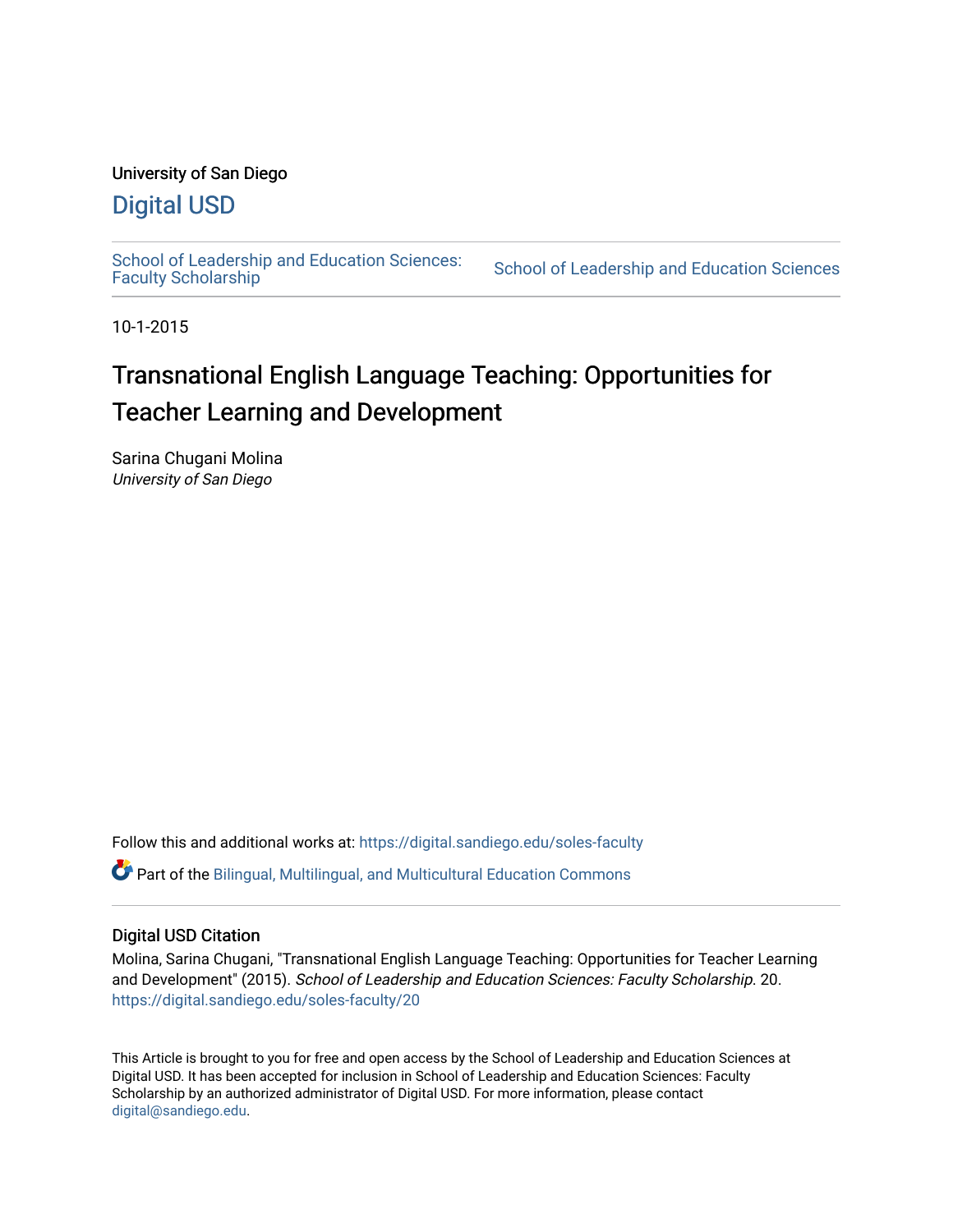# **TRANSNATIONAL ENGLISH LANGUAGE TEACHING: OPPORTUNITIES FOR TEACHER LEARNING AND DEVELOPMENT**

*Sarina Chugani Molina*

#### **Introduction**

As a teacher educator, I have long been interested in looking for ways in which to provide educational opportunities for students, particularly for those who are unable to receive education due to a variety of social and contextual factors. As a faculty member of a University dedicated to the values of equity and social justice, I looked for ways in which to embed these important principles into our TESOL teacher education program.

In the fall of 2012, I had the opportunity to meet the founder of Kito International, a nonprofit organization in Nairobi, Kenya. At the time, our School of Leadership and Education Sciences had named this organization our "Partner of the Year". The mission of this organization is to get homeless youth off the streets and provide them with professional development opportunities and skills to successfully transition into society as a means out of poverty. In my conversations with the founder of Kito, we considered how our TESOL program could continue to be of service to them. In collaboration with the founder, his staff at Kito International, and our graduate students, we developed an online business English program to support their entrepreneurial goals. During the spring of 2013, we piloted this project with four of Kito's staff members. In the fall of 2013, I paired the Kito staff members with our TESOL graduate students into collaborative teaching teams. This project was a two-year initiative with the intention of training the staff members, working with them on training their youth, and then handing over the curriculum to them to use with their subsequent cohorts using the "train-the-trainer" approach to empower the local trainers to then take on the leadership around this work.

Because we were developing the program as we were simultaneously trying to understand the needs of the learners enrolled in the program, I instituted dialogical learning spaces (Molina 2015), which were weekly teaching-team sessions lasting from one to three hours, where we brainstormed lesson plan ideas, pre-screened and uploaded lessons, reviewed student submissions, provided feedback, while having conversations around our assumptions about language learning and teaching, particularly within this transnational context.

After a presentation of the literature that informed our understanding of the complexities of teaching in this transnational context, this paper will focus on the learning that teachers derived through their participation in this project. Lastly, implications for TESOL teacher education in this global context will be considered.

#### **Conceptualizing Language Teacher Education in a Transnational Context**

#### *The Post-perspective Framework*

In re-envisioning the direction of language teacher education in the global context, Kumaravadivelu (2012) provides an important conceptual model for teacher educators. These include five shifts in perspectives from the traditional ways in which language teacher education has operated. First, the postnational perspective is the recognition that countries or cultures are no longer encapsulated, but rather permeable, in that knowledge and cultural capital flows across boundaries. Second, the postmodern perspective takes into consideration, the evolving identity of individuals as having the power and agency to enact change. Third, the postcolonial perspective shifts the perception of English not as a language forced

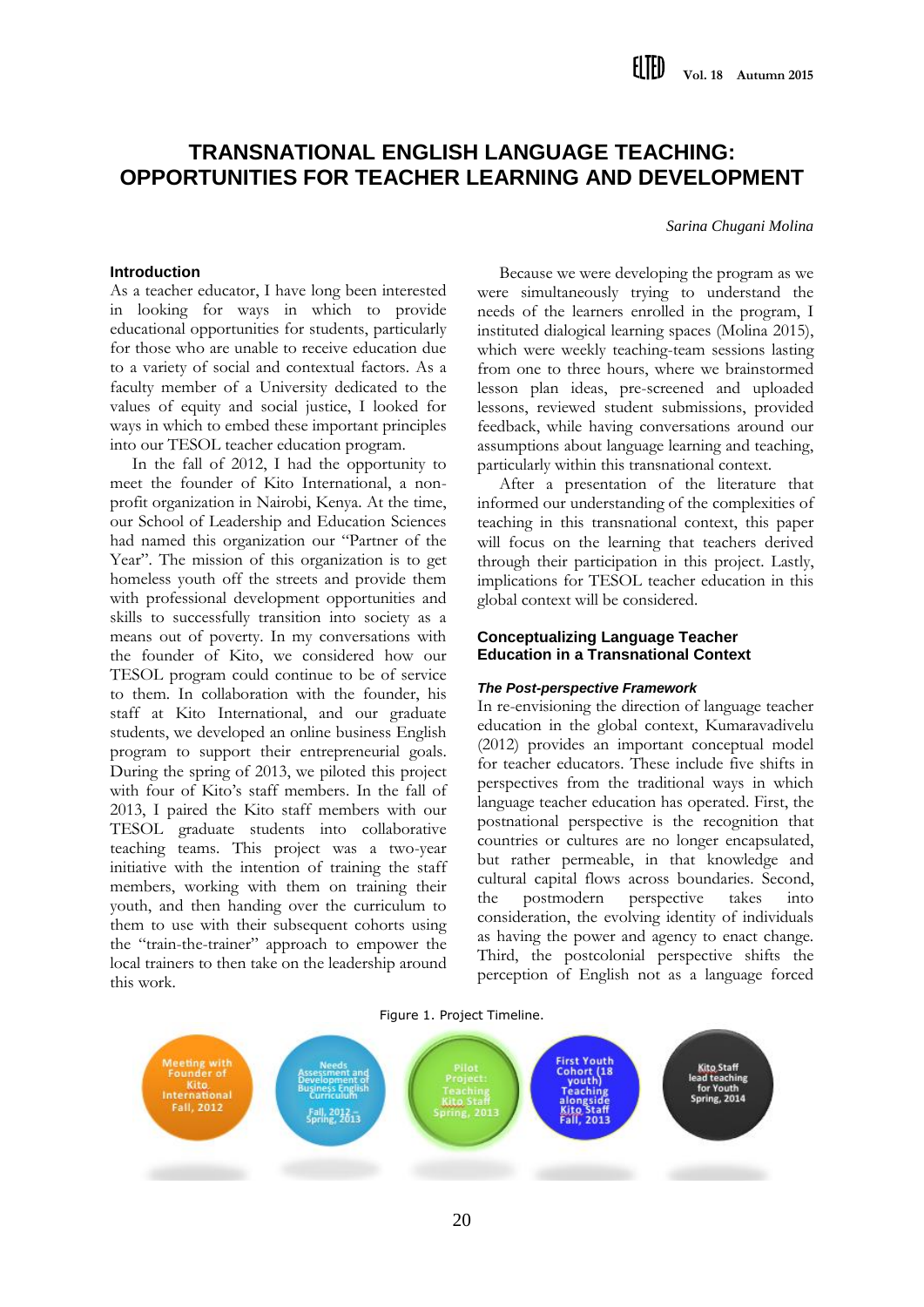upon those who were colonized (though we recognize the negative influences that still remains in some countries), but a language that is used as a tool for communication in this global society. This paradigm shift has become important as we begin to recognize English as a powerful medium for engaging in conversations on the international platform. Fourth, the post-transmission perspective deviates from the traditional model of transmitting knowledge and holds teachers at the center of learning, where they construct meaning and make sense of their knowledge and experiences as they interact with the broader contexts, which influence the practice of learning and teaching. Lastly, the fifth perspective, is the postmethod perspective, which shifts from the teaching of methods and strategies to empowering teachers to theorize about teaching practice through understanding the needs that continually manifest within their own teaching contexts, integrating changes to support those needs, analyzing their teaching practice and student learning and finally reflecting on the impact of their teaching in a cyclical process.

The post-colonial perspective requires some further discussion in the context of this paper because of our transnational work with Kenya. The imposition of the Western education system on the culture and heritage of its people (Canagarajah 2003; Crookes 2007) around the world has alerted us to how history can shape individuals' attitudes toward learning the English language. However, countries with a history of colonial imposition such as Kenya, have managed to maintain their own language/s, but have recognized English as a language that provides social mobility. Graddol (1999, 2006) further adds that "The international status of English is changing in profound ways: in the future it will be a language used mainly in multilingual contexts as a second language and for communication between non-native speakers" (Graddol 1999: 57). This movement of English ownership (Widdowson 1994) from traditionally English speaking countries to the majority of the speakers who use this language in a Lingua Franca context has been termed the **denationalization** of English (Smith 1983). Sharifian and Jamarani (2013), suggests that English then becomes **renationalized** in the sense that speakers use it to express their own unique identities and cultural values. As such, English is used both locally within the **local** context and **globally**, to express local identities on the international platform (Kirkpatrick 2010), which describes the complexity of linguistic variation and English use in Kenya.

Our approach to teaching in this transnational context draws from the work of Jenkins (2000) who stressed the importance of adjusting methods of teaching English to be in line with the changing patterns of English use within the local context. Kumaravadivelu (2008) further adds to this the importance of the larger social context in which the process of teaching and learning takes place, which he terms "social relevance." He states:

the need for teachers to be sensitive to the societal, political, economic, and educational environment in which L2 education takes place…L2 education is not a discrete activity; it is deeply embedded in the larger social context that has a profound effect on it. The social context shapes various learning and teaching issues such as (a) the motivation for L2 learning, (b) the goal of L2 learning, (c) the functions L2 is expected to perform at home and in the community, (d) the availability of input to the learner, (e) the variation in the input, (f) and the norms of proficiency acceptable to that particular speech community. It is impossible to insulate classroom life from the dynamics of social institutions (p. 207).

In terms of raising cultural consciousness, the traditional view of cultural consciousness or cultural relevance also does not seem sufficient for transnational language teaching contexts. Instead, Kumaravadivelu (2008) believes that what is now required is a "global cultural consciousness," which I found to be relevant for our study. He goes on to say:

For that purpose, instead of privileging the teacher as the sole cultural informant, we need to treat the learner as a cultural informant as well. By treating learners as cultural informants, we can encourage them to engage in a process of participation that puts a premium on their power/knowledge. We can do so by identifying the cultural knowledge learners bring to the classroom and by using it to help them share their own individual perspectives with the teacher as well as other learners whose lives, and hence perspectives, differ from theirs. Such a multicultural approach can also dispel stereotypes that create and sustain cross-cultural misunderstandings and miscommunications. (pp. 207-208)

Teaching in a transnational context demands an entirely different set of assumptions for our teachers. Based on the literature, it appears that in such contexts, it is important for us to situate our pedagogical practice within the post-perspectives paradigm outlined above.

# **Project Description**

# *Teaching Team*

The teaching team consisted of six, female American English speaking graduate students,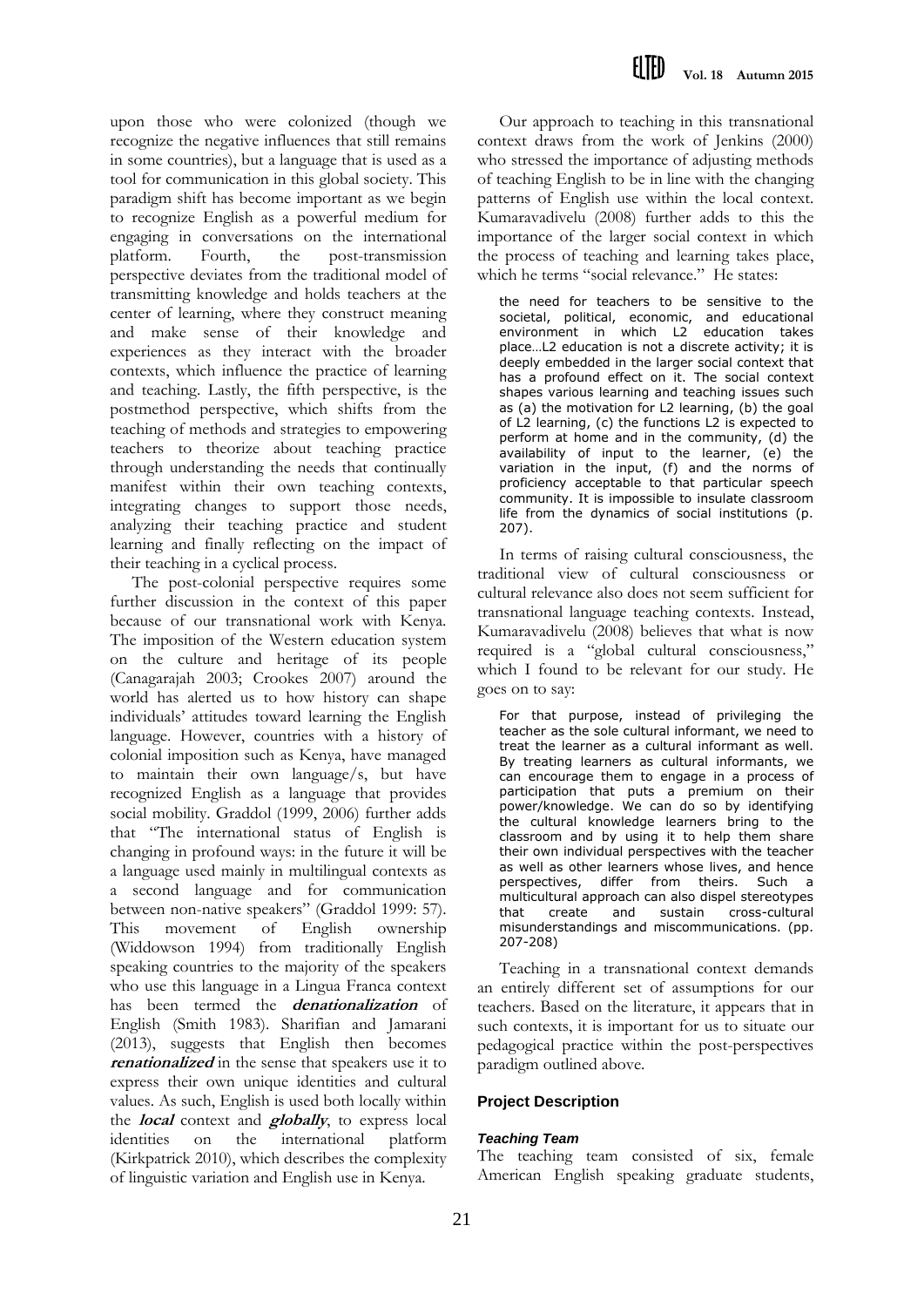between the ages of 24 and 32. I served as a consultant to this project and supported their learning process through weekly meetings that served as a space for us to engage in dialogizing about teaching practice within this particular transnational teaching context. In the light of the literature, we focused our conversations around teaching practice in this context and developing a deep understanding of the needs and goals of our Kenyan students, as well as the historical, political, and socio-cultural dimensions that have influenced the status of English in Kenya.

#### *Kenyan Youth*

A total of 21 Kenyan students (ten males and 12 females) participated in this study. The Kenyan youth ages ranged from 18 to 25 years of age.

## *1. Linguistic backgrounds*

All the Kenyan students in this study reported that they were bilingual in Kiswahili and the local Kenyan English variety. According to Muriungi (2013), English and Kiswahili are the two official languages spoken in Kenya. English serves sociolinguistic functions such as instrumental (e.g. national exam), interpersonal (e.g. common language of communication), regulative (e.g. law) and creative functions (e.g. literature) (Michieka 2005: 180-183). It is also associated with high status jobs, the government, "significant factor in academic achievement" and "social mobility" (Dhillon & Wanjiru 2013: 14). Kiswahili is used for social interactions within towns, trade between towns and some local jobs. Their native languages differed and included the following languages: Kecrew, Kikuyu, Luhya, Luo, Dholuo and

Nubian. Budohoska (2011) asserts that these languages link them to their family values, ethnic identities and their rural homeland.

#### *2. English Language Goals*

Many of the students were planning to pursue entrepreneurial goals within Kenya. Their goals ranged from improving English language skills to pursue higher education, enhance their business skills ("market Eco Safi products to increase sales"), start their own businesses ("start a choreography school focused on acrobatics, dancing and youth"), and empower members of their communities ("I want to empower at least 100 youth in 2 years."). Additionally, some of them wished to work for multinational corporations and organizations such as the United Nations, World Vision, USAID (U.S. Agency for International Development) and Amref Health Africa (International African health organization headquartered in Nairobi, Kenya).

#### *Delivery System*

iPads were used as a mode of delivery. The course was housed on the Edmodo online platform (Figure 2.) for education, which also has an app on the iPad to facilitate the creation and delivery of lessons and feedback on student assignments. Youtube was also used to share video lessons and for students to develop videos for responding to certain asynchronous assignments (e.g. selfintroductions, sales pitch vídeos). Lastly, Skype was used to record synchronous assignments such as their mock job interviews. All of our data was housed on Google Drive.

Figure 2. Edmodo Platform.

| 跑<br>ᄾ                                      | Search posts, groups, users, apps and more                                                                                                                                                                                                                        | Q                                                             |
|---------------------------------------------|-------------------------------------------------------------------------------------------------------------------------------------------------------------------------------------------------------------------------------------------------------------------|---------------------------------------------------------------|
| Hi. Dr. Molina<br>$\oslash$ Teacher         | <b>Note</b><br>Assignment<br>Quiz                                                                                                                                                                                                                                 | Poll<br>Snapshot                                              |
| Groups                                      | Type your note here<br>Type the name of a group, student, or teacher<br>Q                                                                                                                                                                                         |                                                               |
| kitointernational<br>@ Manage Groups        | 冃<br>$\odot$<br>.S<br>$E =$<br><b>Latest Activity</b>                                                                                                                                                                                                             | Cancel or<br>Send<br>Filter posts by $\vee$                   |
| $\oplus$ Create a Group<br>22. Join a Group | Ms. Krizovensky to                                                                                                                                                                                                                                                | Group #2 - Brittany and Jaclyn's Students (kitointernational) |
| Communities<br>Support<br>(?)               | Hi Mustafa, sorry it took me so long to get back to you for your brochure<br>feedback, I was having technical issues. Here are the corrections. Please<br>review and resubmit with the corrections. Thank you!<br>brochure_feedback.docx<br><b>DOCX File</b><br>⊟ |                                                               |
| Show All<br>$\mathcal{P}$                   |                                                                                                                                                                                                                                                                   |                                                               |
|                                             | Like . Reply . Share                                                                                                                                                                                                                                              | Jan 9, 2014                                                   |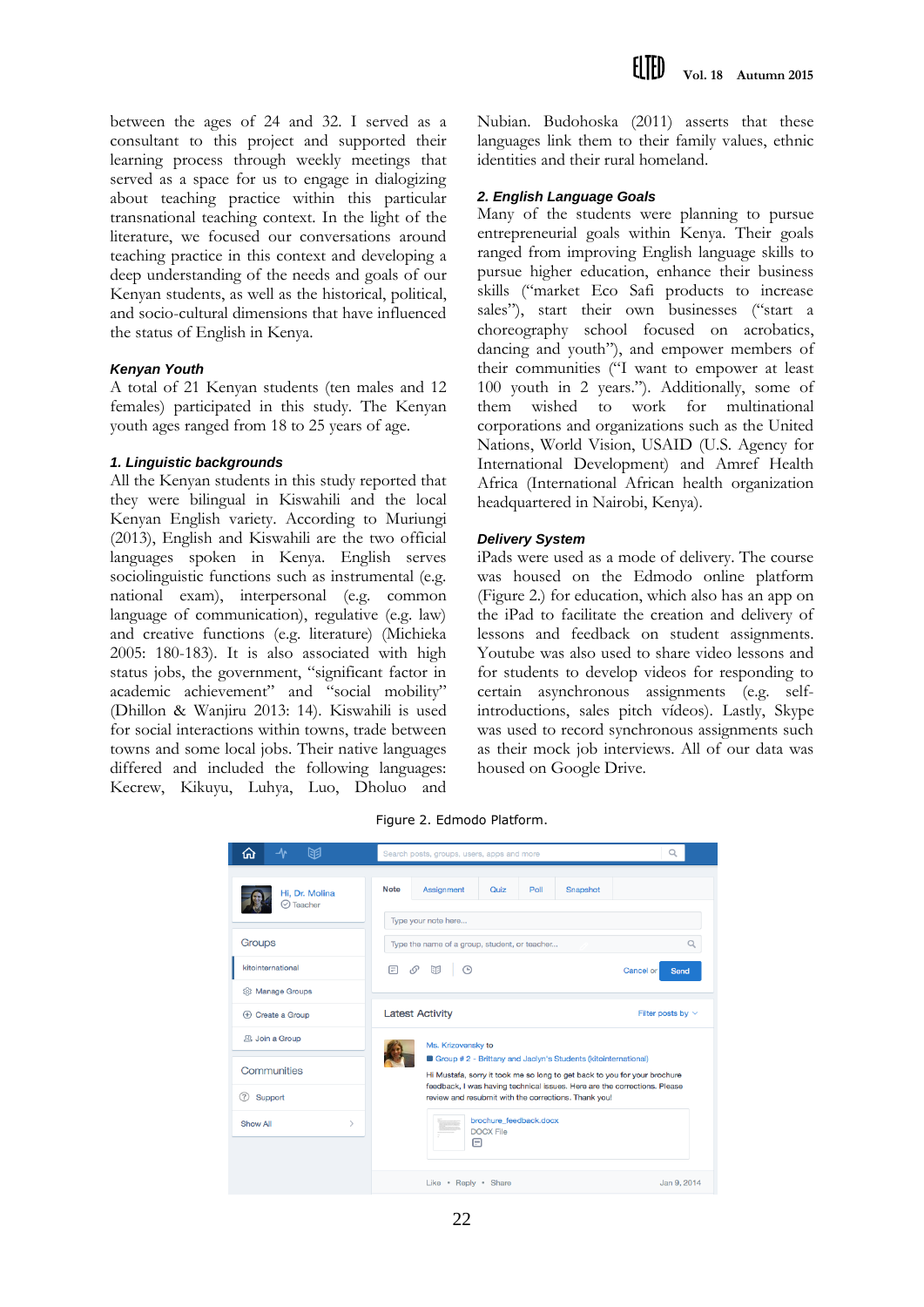#### **Learning through a Dialogical Process**

As a teaching team, we met weekly from one to three hours to work on the technical aspects of teaching such as lesson development, lesson online delivery, and assessment, but also the challenges we encountered while engaged in the process of teaching and learning with our Kenyan students. I drew on Sociocultural Theory (SCT) in setting up the teaching team meetings. These Dialogical Learning Spaces (DLS), is hoped to be a space for teachers to engage in a multidirectional process of reflection and inquiry in order to develop a deeper understanding of the challenges, concepts, or ideas under exploration (Molina 2015). SCT postulates that all learning occurs through the process of interaction. Vygotsky (1978) describes the process where first, he asserts that learning begins in the social realm or the interpsychological dimension where teachers or more capable peers (experts) can scaffold the learning process through the co-construction of meaning within the Zone of Proximal Development (ZPD). This learning then moves from the social level or the interpsychological dimension to the internal level known as the "intrapsychological category" (p. 128). These weekly meetings provided a safe place for the teachers to ask questions and reflect on their interactions with their students and reveal to me and the teaching team members areas that were, "ripe for mediation" (Johnson & Golombek 2011). These discussions allowed us to probe further and negotiate meaning, which served as a form of mediation where the graduate students serving as teachers, had an opportunity to ask for example, a question related to whether or not a particular form of feedback was appropriate in this transnational context. We relied heavily on our Kenyan students and research articles as our primary "experts" in scaffolding our learning process in this unique transnational context. As a teacher educator, I served as an "expert" on areas that I have conducted research and on instructional practice drawing from my teaching experience. Likewise, my graduate students also served as "experts" on areas they have had experience with in order to help support our learning process.

# *Opportunities for Learning*

As we deployed the business English program through extensive research on best practices for teaching online and through assessing and addressing the needs of the students enrolled in the program, it became clear that we were met with some challenges and utilized the DLS as a

space to understand these challenges. In the following section, I present some of these learning opportunities we encountered, our learning from each other, our students, and further research that could shed light on the complexities of teaching within this context.

## *1. Development of a curriculum based on student needs*

One of the learning experiences for our graduate students was the development of a curriculum based on student and institutional needs and goals. Though the Business English curriculum might resemble similar curriculums taught in any country on the topic of "Business English," we found that there were many questions about the particularities of the linguistic and cultural nuances that were important to consider in light of the students goals. For example, if our students wanted to work for a local company in Kenya, we found that it would be important for our student to be able to communicate and write in a way that was appropriate within that context without imposing American English stylist elements we might use in the U.S. context.

Likewise, we felt as though we erred in providing them a sales pitch video by Steve Jobs pitching the iPhone because the language Steve Jobs used appeared to work within a particular context, which may not have been the style of pitching a product within the local companies. We believe it would be important to find mentor videos and mentor texts that most resemble the expectations of such interactions within their context or the context in which they wish to engage in business exchanges. Alternatively, introducing them to a variety of norms for business practices in global contexts we found might help them to better navigate business opportunities both locally and globally. In other words, we believed that the exposure to a variety of ways in which business is conducted in transnational contexts could empower our students to select those that best help them to share their voices in their particular local context or future global context. This essentially shifts the focus of English language teaching from approximating a native English speaker model to one that empowers the English speaker in these diverse, international contexts. Ideally, being able to simultaneously engage in the teaching and learning on both levels may be an important goal. (Additional curriculum details and lesson plans can be found on the following website: [Kito](http://molina-sandiego.weebly.com/transnational-language-teaching.html)  [International Business English Project](http://molina-sandiego.weebly.com/transnational-language-teaching.html)).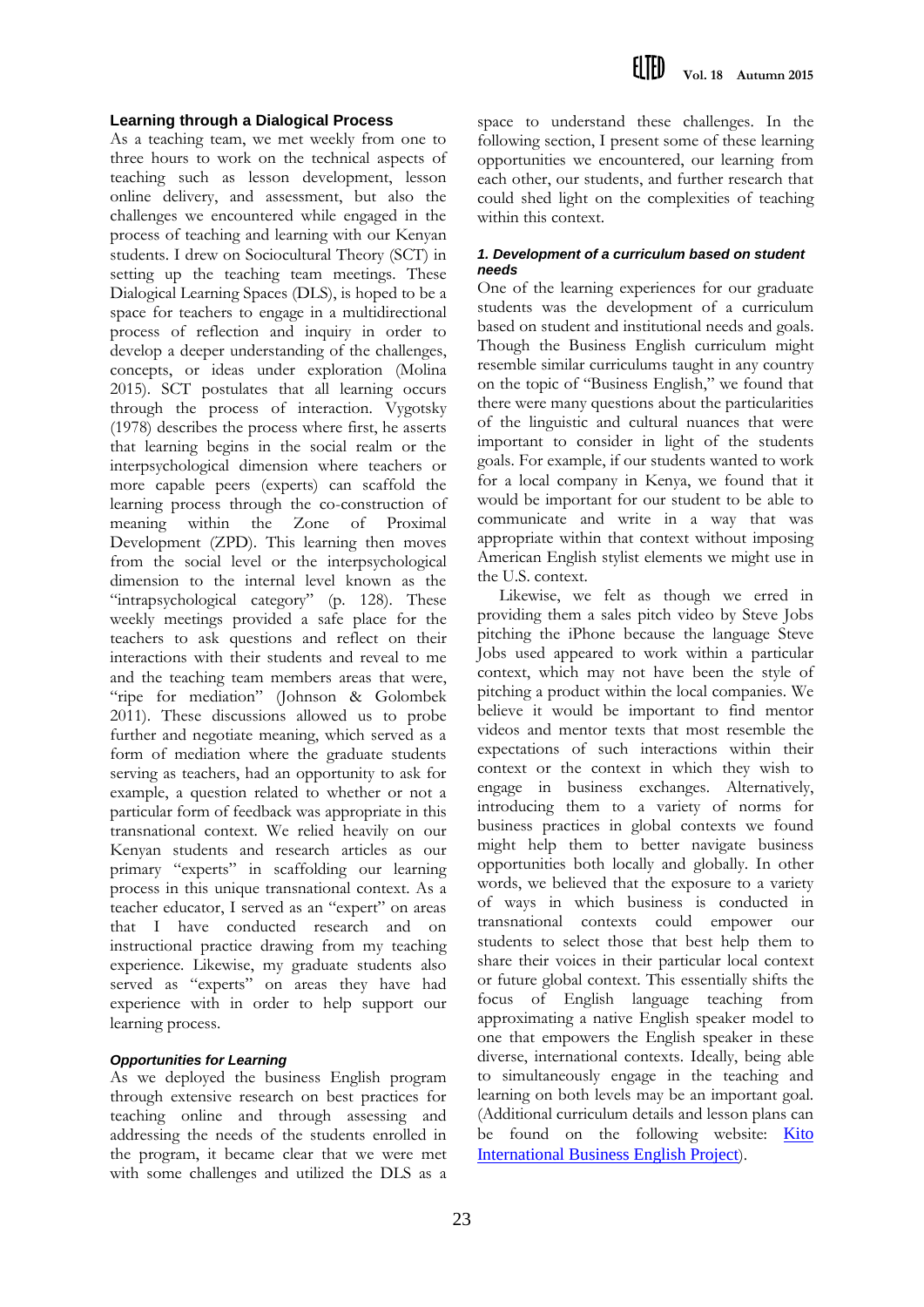| Session                | Topic                                                                                                          | Assignments                                                                                                         |
|------------------------|----------------------------------------------------------------------------------------------------------------|---------------------------------------------------------------------------------------------------------------------|
| Pre-Assessment         | Understanding General Student English<br>Language Training Needs<br>(Integrated Skills)                        | Founder - email survey<br>Students - Video & Writing Prompt                                                         |
| Pre-Assessment         | Understanding Individual Student English<br>Language Training Needs<br>(Integrated Skills)                     | Asynchronous interviews through video<br>for each student                                                           |
| Assessment<br>Feedback |                                                                                                                | Individual feedback on oral interviews<br>and writing                                                               |
| Lesson 1               | Sample: Writing a Business Letter<br>(Reading/Writing Skills)                                                  | Business letter draft (reviewing<br>authentic business letters as mentor<br>text in drafting their own)             |
| Lesson 2               | Sample: Marketing Kito International Products<br>(Listening/Speaking Skills)                                   | Research and presentation of products<br>via power point/pamphlet of the various<br>products of Kito International. |
| Lesson 3               | Sample: Making a Sales Pitch<br>(Listening/Speaking Skills)                                                    | Video recording of sales pitch of one of<br>Kito International products                                             |
| Lesson 4               | Sample: Writing a Resume<br>(Reading/Writing Skills)                                                           | Resume draft                                                                                                        |
| Lesson 5               | Sample: Researching Employment<br>Opportunities                                                                | Website search and summaries of<br>prospective employers                                                            |
| Lesson 6               | Sample: Preparing for a Job Interview<br>(Listening/Speaking Skills)                                           | Partner Role-play on Video with Script<br>Individual mock interviews via Skype                                      |
| Lesson 7               | Sample: Course Review<br>(Integrated Skills)                                                                   | Post-Assessment Video and Survey                                                                                    |
| Lesson 8               | Interview and Survey to Understand Student<br>Learning and Program Improvement Feedback<br>(Integrated Skills) | Individual interviews via Skype                                                                                     |
| Post-Assessment        | Interview and survey to understand student<br>learning and program improvement feedback<br>(Integrated Skills) | Individual Interviews via Skype                                                                                     |

Figure 3. Business English Curriculum.

#### *2. The Use of Mobile Technology for Teaching and Learning in Transnational Contexts*

In designing our Business English curriculum, we looked at ways in which we can approximate faceto-face learning in this transnational context and found that mobile devices such as the iPads allow for both synchronous and asynchronous modalities that allowed for instruction and realtime immediate feedback made possible through the video, audio, Skype technologies. We build an asynchronous learning platform through Edmodo, which allowed for instructional engagement online including delivery of video lectures and assignments with a comment feature similar to that of Facebook. For interactive synchronous interactions, Skype technology was used and for asynchronous video lectures, feedback and assignments, iMovie and Youtube were used. Applications, such as Quark, that we had asked the students to download in order to develop their brochures required Internet access to function, so we had to include apps that could be used offline

in order to accommodate the needs of our students who did not have access to Wifi on a regular basis. Because there were several instances where the platform was not stable in saving all of our video uploads, we began to maintain a log of the lectures, videos, assignments, and our research and learning through the Youtube channel and Google Drive.

# *3. Flexible Time-table*

Our teachers learned to be flexible with the students' schedules as they were in an area of the country with intermittent Internet access, often using the Internet cafés to download and upload assignments. There were also political and economic factors that affected the timeline in which assignments were accessed and submitted. During the election, some of our students also volunteered at the voting booths and therefore, were not able to complete the assignments according to the timeline we had set for them. Likewise, there were some demonstrations and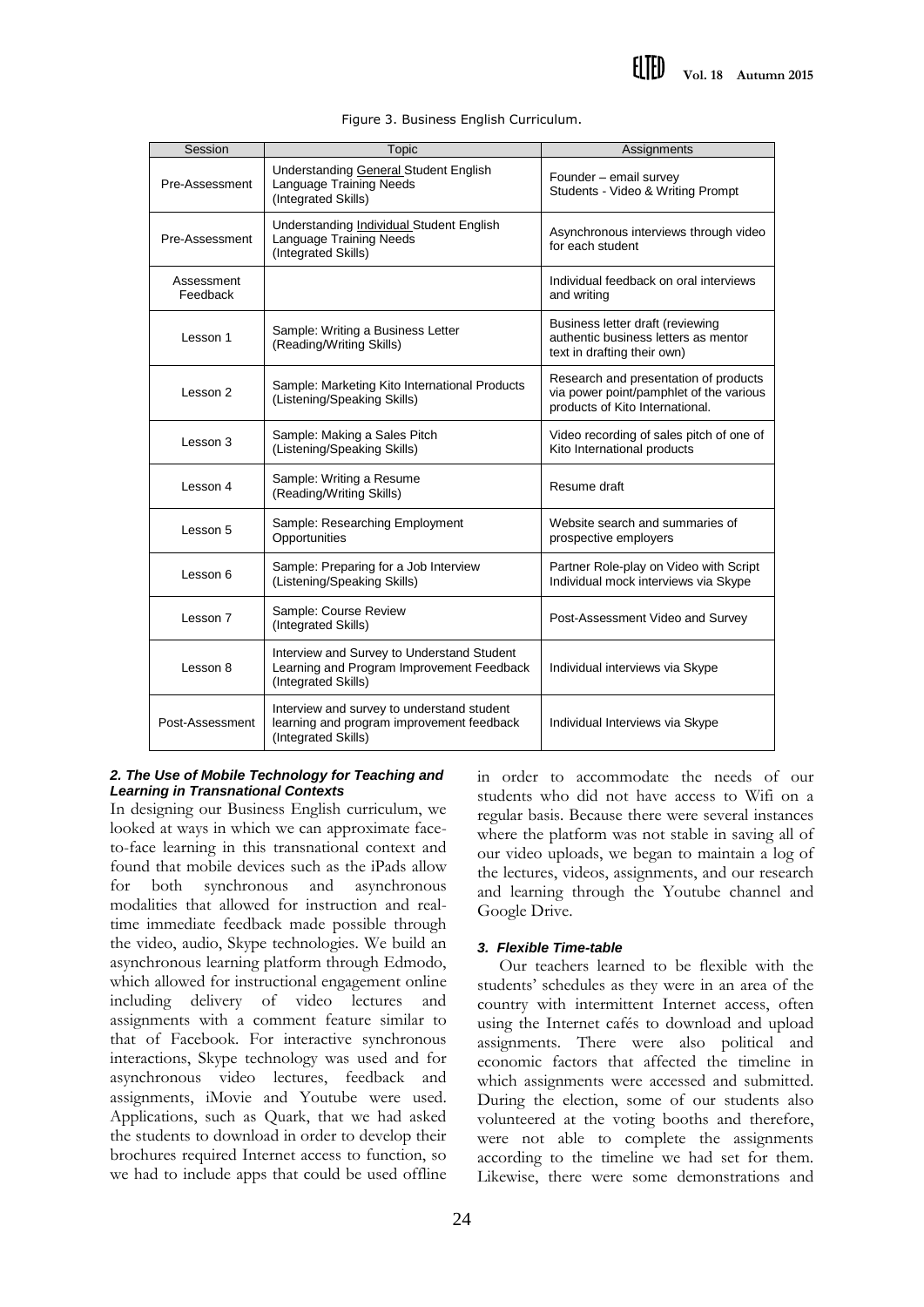other such events that prevented the students from completing the assignments on time. Through these experiences, we learned about the importance of first, setting the timelines with our students based on the local events and holidays and being flexible with these timelines to account for unforeseen circumstances.

# *4. Differentiating Instruction*

Another complexity that our teachers struggled with was the diversity of student proficiency levels. In this particular context, the diversity of proficiency levels were further complicated because our students had varying levels of proficiency in their own native tongue, the Kenyan English variety and British English. This often made our teachers wonder during our teaching team meetings if the features they identified were the norms for the Kenyan variety they spoke, a result of their native language or their individual developing English language system. In addition, our students had variation in strength, where most were stronger in writing than speaking. In our research, we found that in Kenya "…an examination-oriented educational system leads to instructional pressure and literacy focused learning of English leaving little space for creative and innovative communicative language learning opportunities" (Dhillon & Wanjiru 2013: 22). Within these circumstances, our teachers needed to negotiate how they could meet both the larger institutional, economic, political goals as well as support the students' individual goals.

#### *5. Assessment in Transnational Contexts*

One of the oft-debated areas within the EIL framework is the question of which variety of English to use in assessment. In one camp, Davies, Hamp-Lyons and Kemp (2003) take on the Standard English variety and in the other, we have proponents of World Englishes such as Lowenberg (2012). Lowenberg (2012) believes that the diversification of English can no longer be ignored in attempting to assess English language proficiency. Hu (2012) also criticizes traditional forms of assessment that do not consider the changing uses of English in transnational contexts. Canagarajah (2006) describes the challenges of the notion of assessment from the any particular variety of English and instead believes that assessment should focus on "strategies of negotiation, situated performance, communicative repertoire, and language awareness" (p. 230), though such ideas have not manifested into standard assessment practices in the field as yet.

Our teachers initially used the American English lens in providing feedback to our students in Kenya. For example, in writing the business letter, the Kenyan students dated their letters following the British English format where the date precedes the month, which is then followed by the year. One of the graduate student teachers immediately responded that the students needed to reverse the date notation to month followed by the date and then the year to which the Kenyan student responded, "This is how we write dates in Kenya". In another example, most of the teachers indicated that their students misspelled the word "learned," which they spelt with a "t" as in "learnt". I continued to document feedback data and realized the complexity of assessment practices in this type of transnational context.

After our teaching team meeting where we discussed the history of English in Kenya, my graduate students began to question their previous assumptions surrounding feedback and became more aware of their feedback. At times, however, they questioned themselves in what they indicated as errors until they checked in with the group. For example, one graduate student said, "I don't know anymore. I'm not sure if what I see as an error is really an error". We learned that the assessment of productive skills (oral and written) is challenging when considered from the perspective of World Englishes in post-colonial countries in particular (e.g. syntactic simplification of West African English; pragmatics; spelling conventions – colours, learnt, tyre). Language learning also requires time and we found that there were fewer errors in "controlled" formal written or rehearsed spoken language; however, some of these errors continued to manifest in informal emails and realtime spoken language.

We then studied the literature on Kenyan English and learned that given the diverse linguistic context in Kenya, it is likely that the English variety may have developed some characteristic features of its own (Budohoska 2012: 46). In other words, the English variety spoken in Kenya has renationalized and evolved through the interactions within this multilingual community. For example, Mwayngi (2004) compared the use of prepositions comparing prepositional usage in British English and Kenyan English through the International Corpus of English (ICE) and concludes that Kenyan English has gone through a form of syntactic simplification where closely related prepositions are "ironed out" and those with more general meanings are more commonly used, with less synonymous prepositions. This nativized English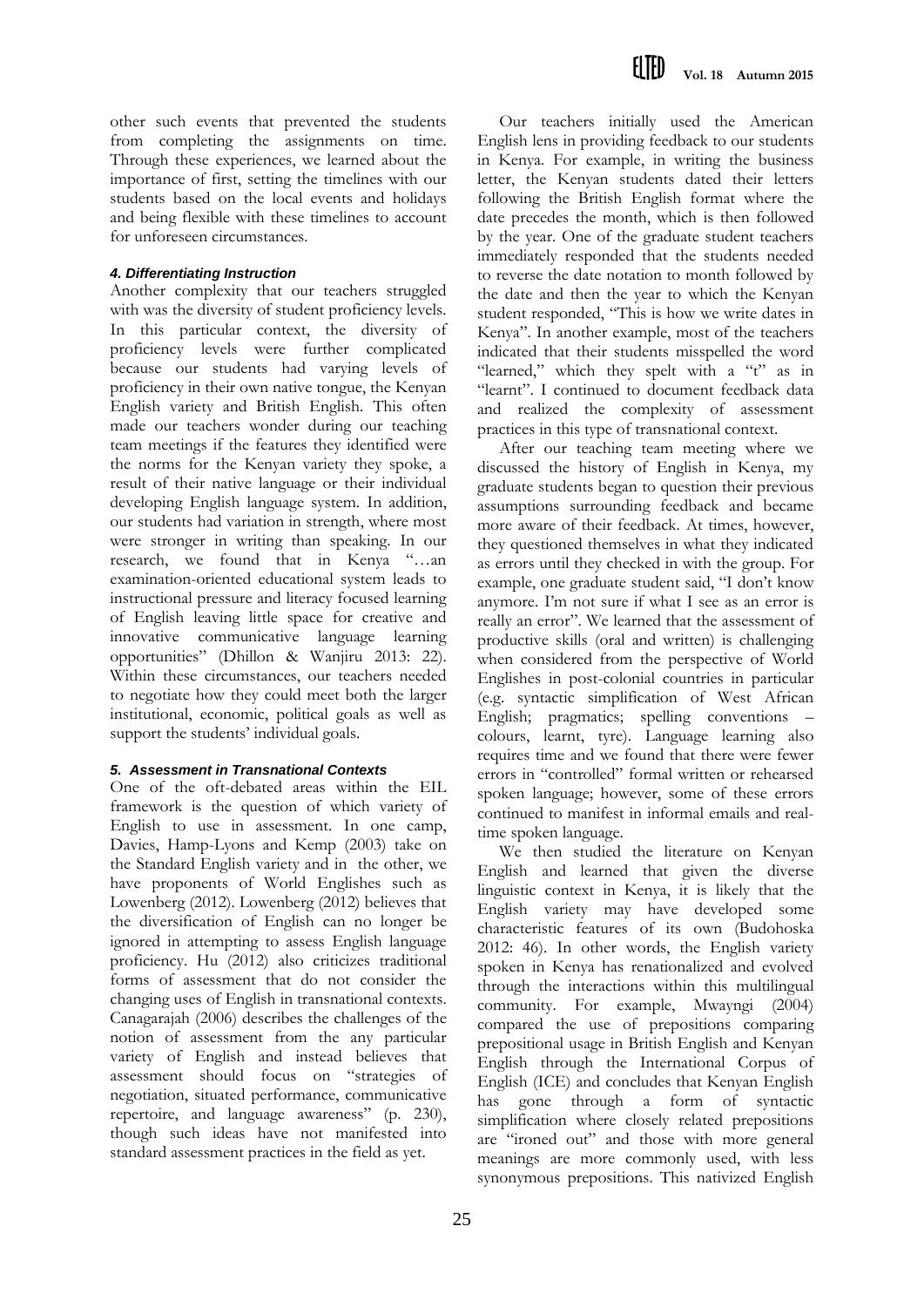spoken in Kenya may include some language mixing, code switching and use of emerging vernaculars, which adds to the diversity of Kenyan English, but could also add to the complexity of teaching English to Kenyans. Some of the features identified as errors in the teacher feedback to their Kenyan students such as the omission of articles and prepositions and misuse of prepositions, appears to be acceptable in the nativized variety of Kenyan English.

In addition to features unique to the nativized Kenyan English variety, there are also pragmatic, grammatical and phonological features that are unique to Lingual Franca communications. For example, Firth (1996) and Meierkord (2000) note the unique pragmatic features applicable to English in Lingua Franca communications. Seidlhofer (2004) studied the Vienna-Oxford-International-Corpus-of-English (VOICE) and describes some specific grammatical features that characterize some World English varieties that have developed and lastly, Jenkins (2000) describes the phonology of English as an International Language. Jenkins (2000) redefines the Lingua Franca Core (LFC) in EIL contexts with "greater individual freedom…by providing speakers with the scope both to express their own identities and to accommodate to their receivers (p. 158). She lists areas in EIL contexts that can be considered errors such as consonants, phonetic requirements such as aspirations, consonant clusters, vowel sounds, and nuclear stress. She does discuss some provisions such as the use of  $/\theta$  and  $/\delta$  as permissible. Given that these are considered the norms in Lingua Franca Contexts and were often considered errors in this transnational context of English language teaching, it brings to the forefront again the question of "Which English or Englishes?" should be the framework for teaching and assessment.

The teachers themselves had a diversity of linguistic exposure to different English varieties, and depending on their experience, their feedback was influenced or nuanced in approach. In our teaching team meetings, we employed multiple lenses in our attempts to provide feedback to our Kenyan students, but our lack of knowledge of Kenyan English, their local languages and the British variety often made the teachers revert back to what they knew and their own variety of English, though tremendous efforts were made in our attempts to exhibit caution in our feedback by considering these complex layers embedded within this language teaching and learning context.

# **Implications for TESOL Teacher Education**

Technology has advanced to such an extent that it enables interactive real-time platforms approximating face-to-face interactions of the classroom. As such, it can serve as an important language learning tool to enable social mobility through economic opportunities afforded by knowing an additional language. At the ground level, mobile technology allowed "mobility" in the sense that our students were able to make their way to an Internet-ready café in town to upload and download their assignments, as their setting did not have Internet access.

Through this project, our teaching team attempted to take into careful consideration the importance of viewing English language teaching and learning from both a local and global perspective, which is an epistemic shift from the traditional national and colonial approaches (Kumaravadivelu 2012), and approached our instruction and feedback with a sense of critical consciousness towards teaching English as an International language informed by "socioculturally sensitive pedagogy" (Alsagoff, McKay, Hu & Renandya 2012).

Language Teaching in transnational contexts may be an important consideration for teacher training in TESOL particularly in EIL contexts (e.g. Which English?). As English language teaching is continuing to transcend boundaries of English varieties, it opens up many opportunities for engaging in global understanding and exchange. However, in terms of pedagogical practice, the questions about which English to use, what materials and methods to use for instruction and what assessment measures to utilize continue to be important areas to examine in such contexts.

While engaging in this project my graduate students felt that this experience was meaningful in that it provided them an opportunity to use their knowledge and skills to support and reach out to students in need in another country made possible through the use of mobile technology. However, this study brought to light the various challenges that are inherent in teaching in transnational contexts. Though the graduate students serving as teachers in this study became more cognizant of the conceptual understandings of teaching in this transnational context, the questions around permissibility and intelligibility remained to be a challenge. Canagarajah's (2007) statement about the redefinition of language acquisition appears to apply to this teaching context where "previously dominant constructs such as form, cognition, and the individual are not ignored; they get redefined as hybrid, fluid, and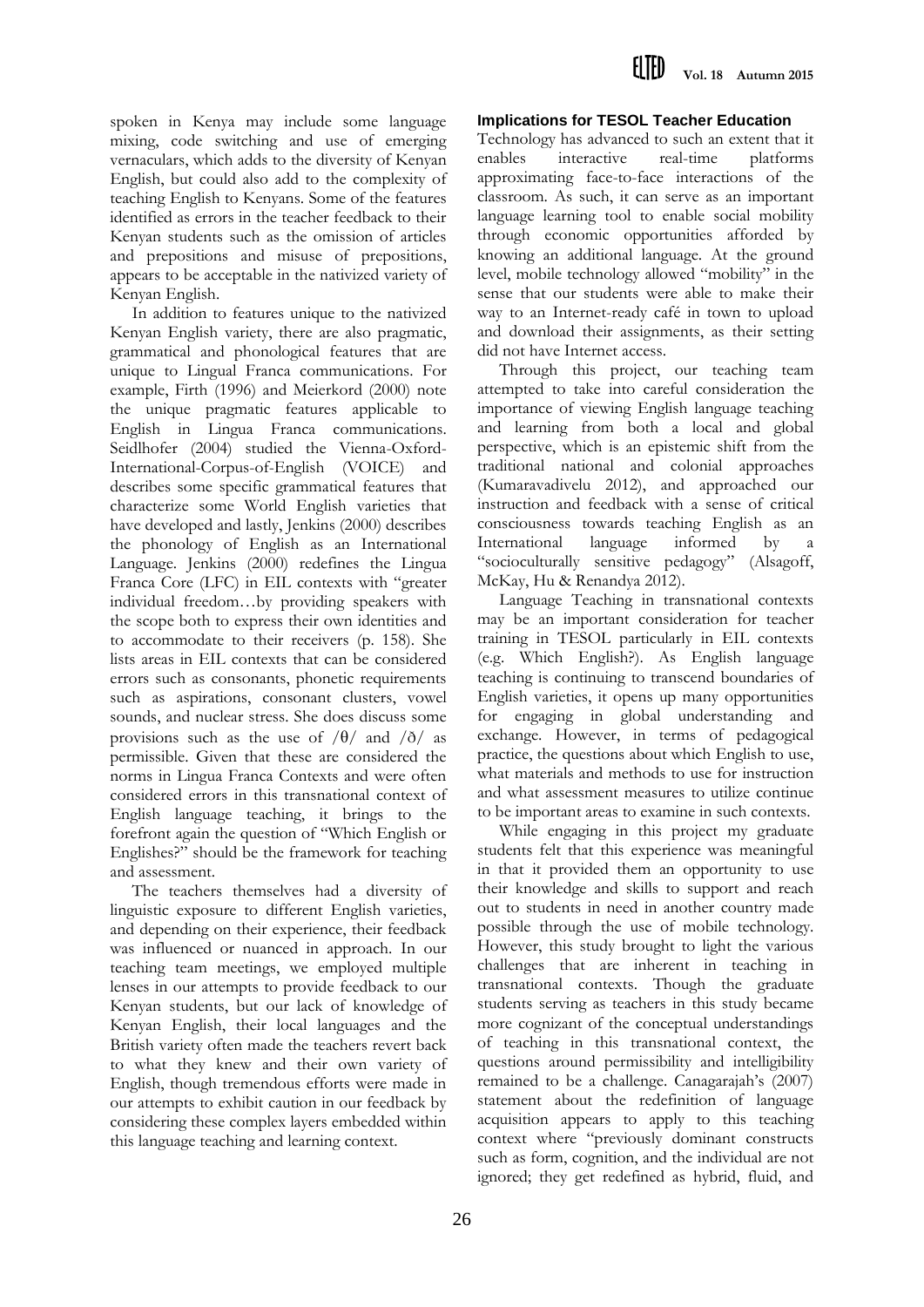situated in a more socially embedded, ecologically sensitive, and interactionally open model" (p. 923).

As a teacher educator hoping to provide optimal learning experiences for my graduate students through participating in this project, it became clear that navigating their learning was indeed a complex and challenging task as I, myself, was learning alongside them. My graduate students and I began to truly value the teaching team meetings and learned the importance of creating learning communities centered on improving instructional practice to best meet the needs of our students, while, at the same time, designing an online learning and teaching platform that best approximates face-to-face interaction.

For teachers teaching within these international and transnational contexts, it might be important for them to develop the kind of "multidialectal competence" (Canagarajah 2006: 233) or "metacultural competence" (Sharifian 2009), which are essentially strategies used by English speakers in English as a Lingua Franca (ELF) contexts to negotiate meaning (Sharifian & Jamarani 2013). Sharifian (2009) believes that it is important for English learners to develop "meta-cultural competence," that is "a competence that enables interlocutors to communicate and negotiate their cultural conceptualizations during the process of intercultural communication" (p. 9). Not only do we find that these competencies are important for our students, but these may be necessary dispositional skills to nurture within teacher education programs for our teacher candidates who are intending to work in international and transnational contexts. This transnational language teaching experience afforded us the opportunity to take one step towards understanding what it might look like for our teachers to possess "metadialectal" and "meta-cultural" competencies, however, future studies that address ways in which teacher educators can nurture and develop these competencies in our teacher candidates may help to shed further light on this important area for teacher development.

#### **References**

- Alsagoff, L., McKay, S.L., Hu, G., Renandya, W.A. (eds.). (2012). *Principles and Practices for Teaching English as an International Language* (eds.). New York: Routledge.
- Budohoska, N. (2011). Language as a means of expressing identity in a multilingual reality: The place of English in Kenya today. *Anglica 20*, 37–52.
- Budohoska, N. (2012). Characteristic morphological and syntactic features of English in Kenya: A corpus study (ICE). *Lingua Posnaniensis* 54/1, 45-56. DOI: 10.2478/v10122-012-0004-2.
- Canagarajah, S.A. (2006). Changing communicative needs, revised assessment objectives: Testing English as an international language. *Language Assessment Quarterly* 3/3, 229-242.
- Canagarajah, S.A. (2007). Lingua franca English, multilingual communities and language acquisition. *The Modern Language Journal* 91/1, 923-938.
- Crookes, G. (2007). *A practicum in TESOL: Professional development through teaching practice*. Cambridge: Cambridge University Press.
- Davies, A., Hamp-Lyons, L. & Kemp, C. (2003). Whose norms? International proficiency tests in English'. *World Englishes* 22/4, 571–584.
- Dhillon, J.K. & Wanjiru, J. (2013). Challenges and strategies for teachers and learners of English as a second language: The case of an urban primary school in Kenya. *International Journal of English Linguistics* 3/2, 14-24. DOI:10.5539/ijel.v3n2p14.
- Firth, A. (1996). The discursive accomplishment of normality: On "Lingua Franca" English and conversation analysis. *Journal of Pragmatics* 26, 237– 259.
- Graddol, D. (1999). The decline of the native speaker. In Graddol, D & Meinhof, U. (eds.). *English in a Changing World. AILA Review* 13, 57-68.
- Graddol, D. (2006). *English Next.* London: British Council.
- Hu, J.D. (2012). Assessing English as an international language. In Alsagoff, L., McKay, S.L., Hu, G. & Renandya, W.A. (eds.). *Principles and Practices for Teaching English as an International Language* (pp. 123- 144). New York: Routledge.
- Jenkins, J. (2000). *The Phonology of English as an International Language: New Models, New Norms, New Goals.* Oxford: Oxford University Press.
- Johnson K.E. & Golombek P.R. (eds.). (2011). *Research on Second Language Teacher Education: A Sociocultural Perspective on Professional Development.* New York, NY: Routledge.
- Kirkpatrick, A. (2010). English as a lingua franca in ASEAN: A multilingual model. *English World-Wide* 33/3, 353-357.
- Kumaravadivelu, B. (2008). *Understanding Language Teaching: From Method to Postmethod.* Mahwah, NJ: Lawrence Erlbaum Associates.
- Kumaravadivelu, B. (2012). *Language Teacher Education for a Global Society*. Abingdon: Routledge.
- Lowenberg, P.H. (2012). Assessing proficiency in EIL. In Matsuda, A. (ed.). *Principles and Practices of Teaching English as an International Language* (pp. 80-103), Bristol: Multilingual Matters.
- Meierkord, C. (2000). Interpreting successful lingua franca interaction: An analysis of non-native/nonnative small talk conversations in English. *Conversation Analysis: New Developments: A special issue of Linguistik Online* 5. Retrieved from [https://bop.unibe.ch/linguistik](https://bop.unibe.ch/linguistik-online/article/view/1013)[online/article/view/1013](https://bop.unibe.ch/linguistik-online/article/view/1013)
- Michieka, M.M. (2005). English in Kenya: A sociolinguistic profile. *World Englishes* 24/2 173-186.
- Molina, S.C. (2015)*.* Mediating teacher learning through dialogical learning spaces integrated in a TESOL